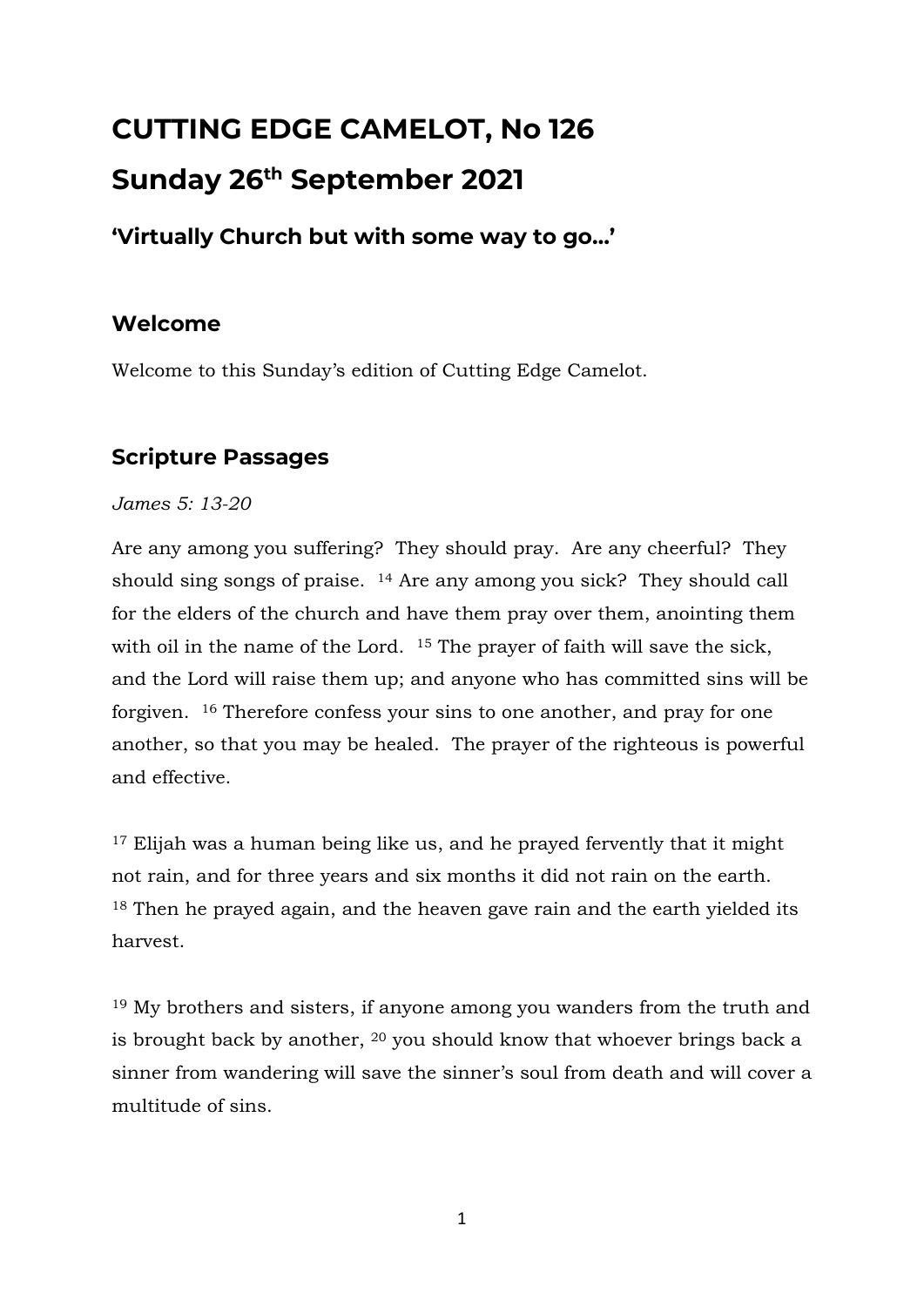#### *Mark 9: 38-50*

John said to him, "Teacher, we saw someone casting out demons in your name, and we tried to stop him, because he was not following us."

<sup>39</sup> But Jesus said, "Do not stop him; for no one who does a deed of power in my name will be able soon afterward to speak evil of me. <sup>40</sup> Whoever is not against us is for us. <sup>41</sup> For truly I tell you, whoever gives you a cup of water to drink because you bear the name of Christ will by no means lose the reward.

<sup>42</sup> "If any of you put a stumbling block before one of these little ones who believe in me, it would be better for you if a great millstone were hung around your neck and you were thrown into the sea. <sup>43</sup> If your hand causes you to stumble, cut it off; it is better for you to enter life maimed than to have two hands and to go to hell, to the unquenchable fire. <sup>45</sup> And if your foot causes you to stumble, cut it off; it is better for you to enter life lame than to have two feet and to be thrown into hell. <sup>47</sup> And if your eye causes you to stumble, tear it out; it is better for you to enter the kingdom of God with one eye than to have two eyes and to be thrown into hell, <sup>48</sup> where

'their worm never dies, and the fire is never quenched'.

<sup>49</sup> "For everyone will be salted with fire.

<sup>50</sup> "Salt is good; but if salt has lost its saltiness, how can you season it? Have salt in yourselves, and be at peace with one another."

#### **Reflection**

Last week I wrote of a balance to be found in the Christian life between joy and suffering. In this week's gospel reading a different form of balance emerges.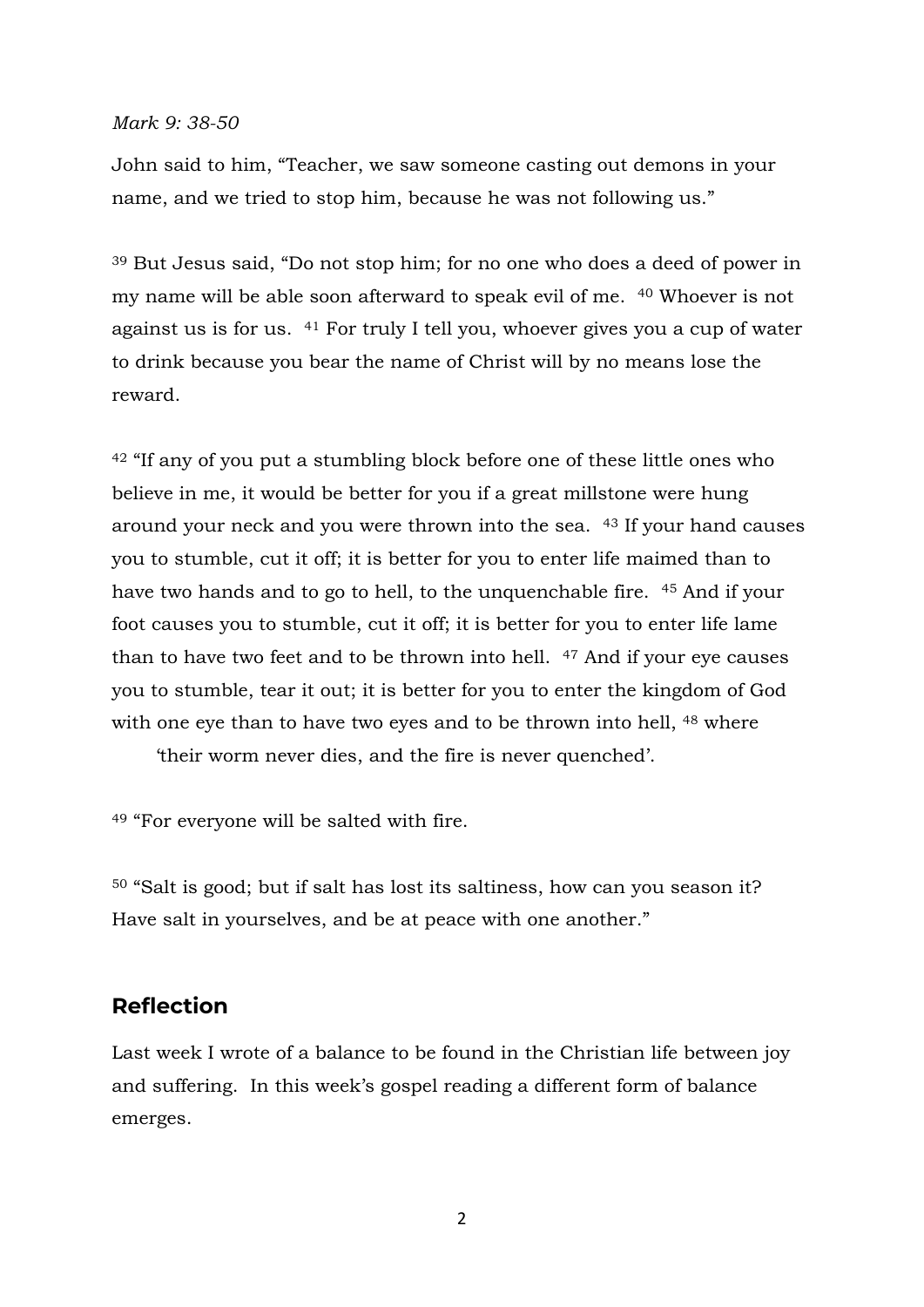This balance is between two different sides of Jesus. We may perhaps feel more comfortable with the first side.

Jesus' disciple John wants to stop someone ministering in the name of Jesus because he is not 'one of us'. His attitude perhaps reminds us of ourselves and other parts of the church when we seek to test out and discover whether a newcomer is really going to fit in neatly with our local church group.

But Jesus reframes this concern. The question is not are they 'one of us' but do they acknowledge Jesus? And here Jesus shows a breadth of tolerance and acceptance which contrasts with John's much narrower approach.

So Jesus tells John not to stop this person ministering. For anyone who acknowledges Jesus cannot change their allegiance just like that. Jesus' love is wider than we conceive it to be, less constrained by manmade formulas. Jesus expresses this in the general rule that *'whoever is not against us is for us.'* And He then tells us that being identified with Christ can hinge on very small, even microscopic acts like giving someone else a cup of water on the basis that the other person is a Christian.

So we may feel comforted by this breadth of acceptance and understanding. However, there is another side to Jesus which we may find much harder to accept.

In the Sermon on the Mount Jesus speaks of the narrow gate which leads to life. And His admonitions in the next section of our gospel reading are similarly severe and uncompromising. No doubt the language in which they are cast is intentionally strong and designed to shock into action. It is not a question of literally mutilating ourselves by cutting off hands, feet or eyes in order to enter heaven.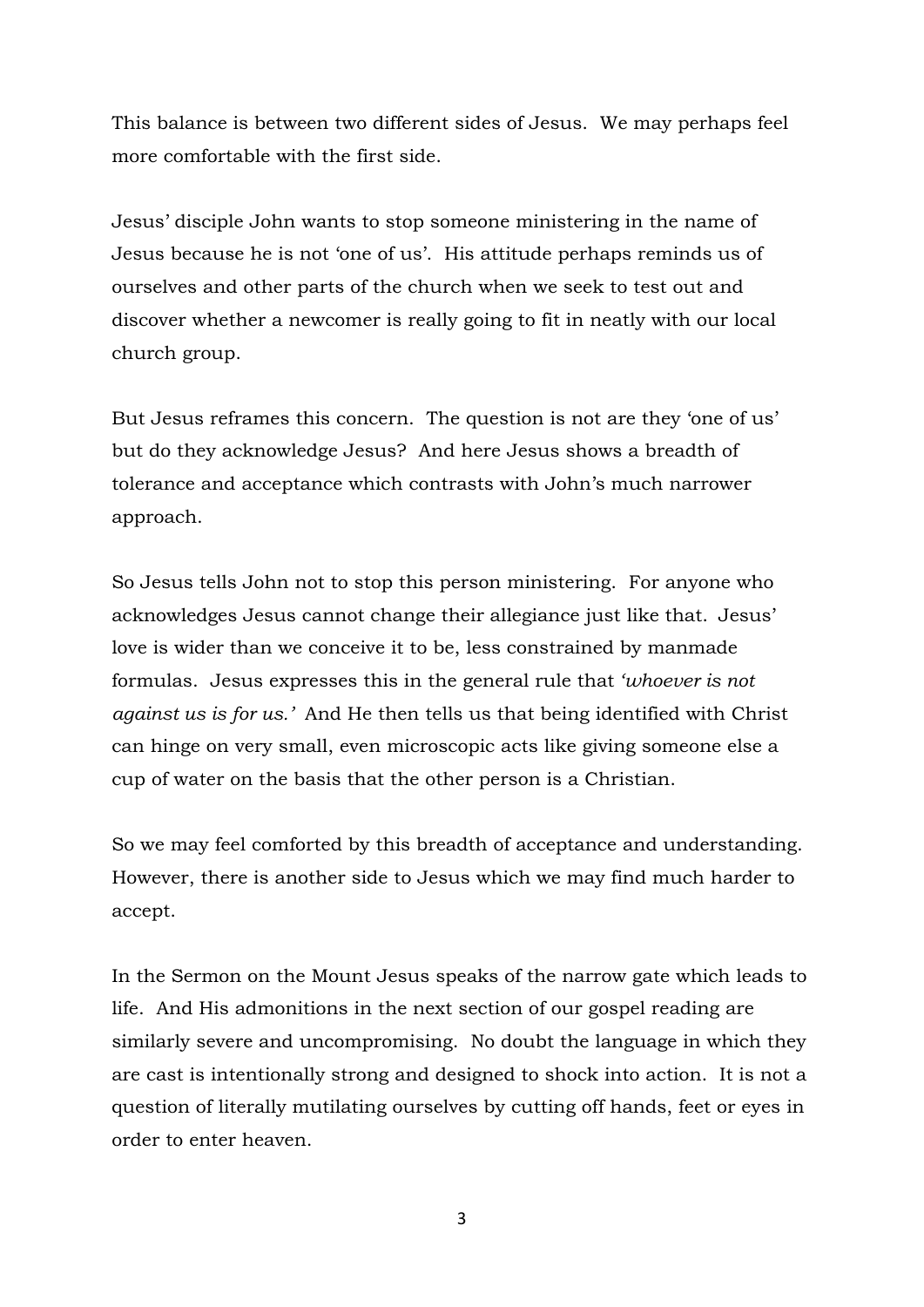However, these parts of the body represent sins that may be committed with them. So a hand might be used to commit murder or theft, a foot might be used to go somewhere where we should not go and an eye might represent covetousness or lust.

The point that Jesus is seeking to drive home relates to the seriousness of sin which leads to hell and separation from God.

So we find two different sides to Jesus, one of broad acceptance and the other of narrow, seemingly impossible demands of the lifestyle which we are to adopt. But are there any bridges which can link these two sides? The first of these bridges might be to examine the context of these very severe admonitions in the second part of our gospel reading.

They are introduced and framed by this verse,

*If any of you put a stumbling block before one of these little ones who believe in me, it would be better for you if a great millstone were hung around your neck and you were thrown into the sea.*

So the key to the toughness and severity of this verse and the ones which follow can perhaps be found in the vulnerability of the little ones. We should rightly be outraged by those who prey on and take advantage of those who are weak, vulnerable and unable to defend themselves.

But who are the little ones? In our own context, with the terrible history of abuse that has come to light in the church recently, we may think most naturally of children. And certainly children would be included as 'little ones'. But to limit the meaning in this way is probably too narrow. The reference may well include new disciples of Jesus whose faith is still relatively weak and unformed. It may even include any disciple of Jesus.

How is it that we (or someone else) might prove to be a stumbling block to another person's faith? We can of course think of obvious sins but the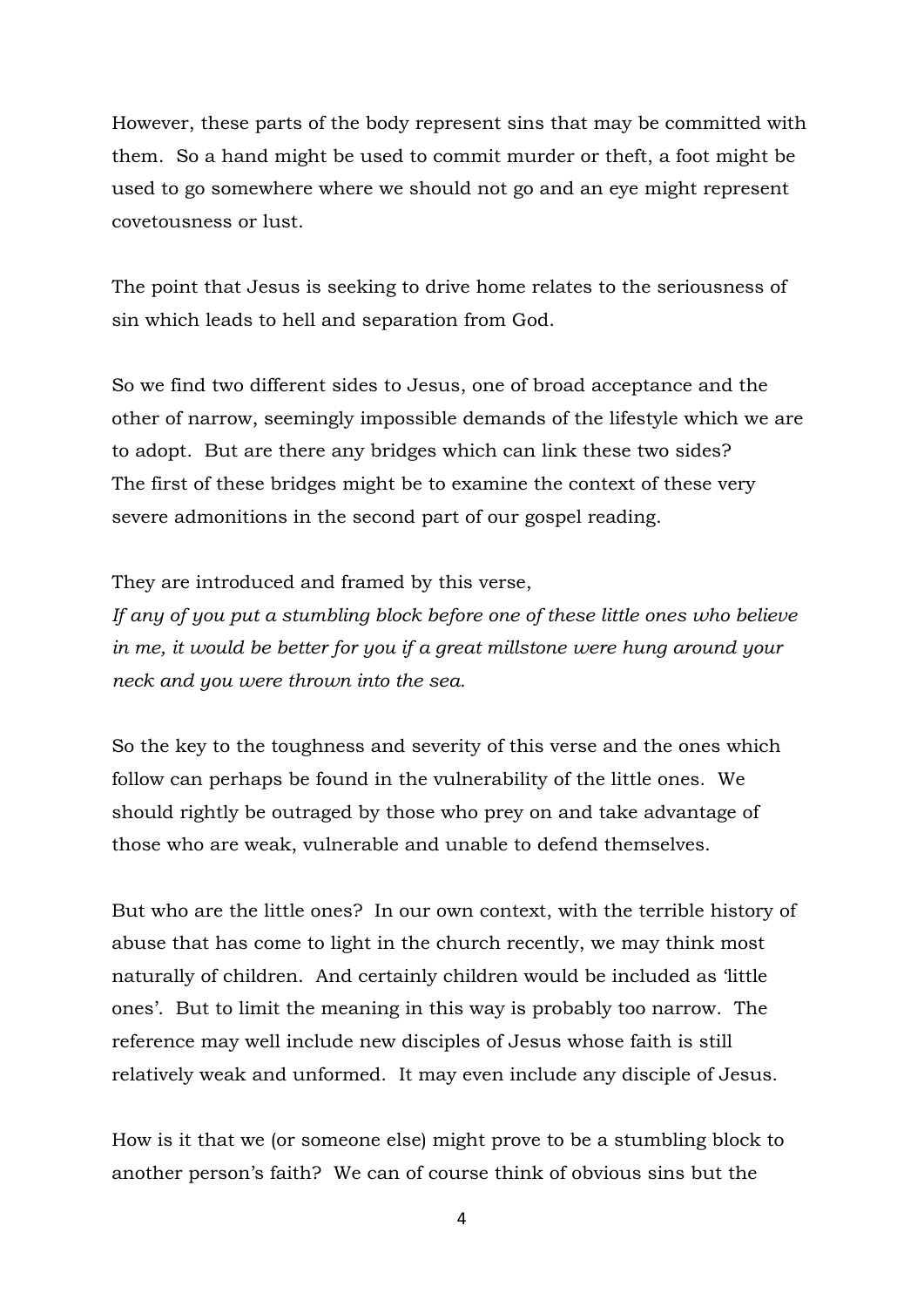meaning of this phrase is likely to be broader than that. The Greek word, skandalizo, from which we derive our English words scandal and scandalise, means that we cause other people to fail in their faith and to stop being disciples. The way that we live becomes a scandal to them causing them to lose their trust in Christ.

When we put it this way we can understand why Jesus's following words are so severe. And we can also ponder what it is in our own lifestyle which might be a scandal to others. We probably have all come across people who say to us in effect 'When I see how Christians I know behave it really puts me off the church and makes it very difficult for me to believe.' We may, of course, accept behaviour such as quarrelling and lack of kindness as just part of church life. But what impact is this having on those around us? Could this be a scandal which is being a stumbling block to someone else's faith?

Jesus' strong words mean that we must take such possibilities with great seriousness and, if necessary, take steps to change our behaviour.

But having said that how do we go about doing this? The second bridge that we might build is to recognise the practical ways in which we can be restored to our relationship with Christ and to wholeness with God even if we have not lived up to Jesus' standards.

In our reading from James' epistle and, in particular, his message about the need for us to confess our sins to one another and pray for one another we learn about the importance of belonging to the church and, this time, of the positive impact it can have on our lives.

For in enabling ourselves or others to change our ways it is the personal, vulnerable, caring touch which is more effective than any blanket messages delivered from afar off. James sets his recipe for spiritual restoration within a pastoral context where vulnerability and openness is possible. It is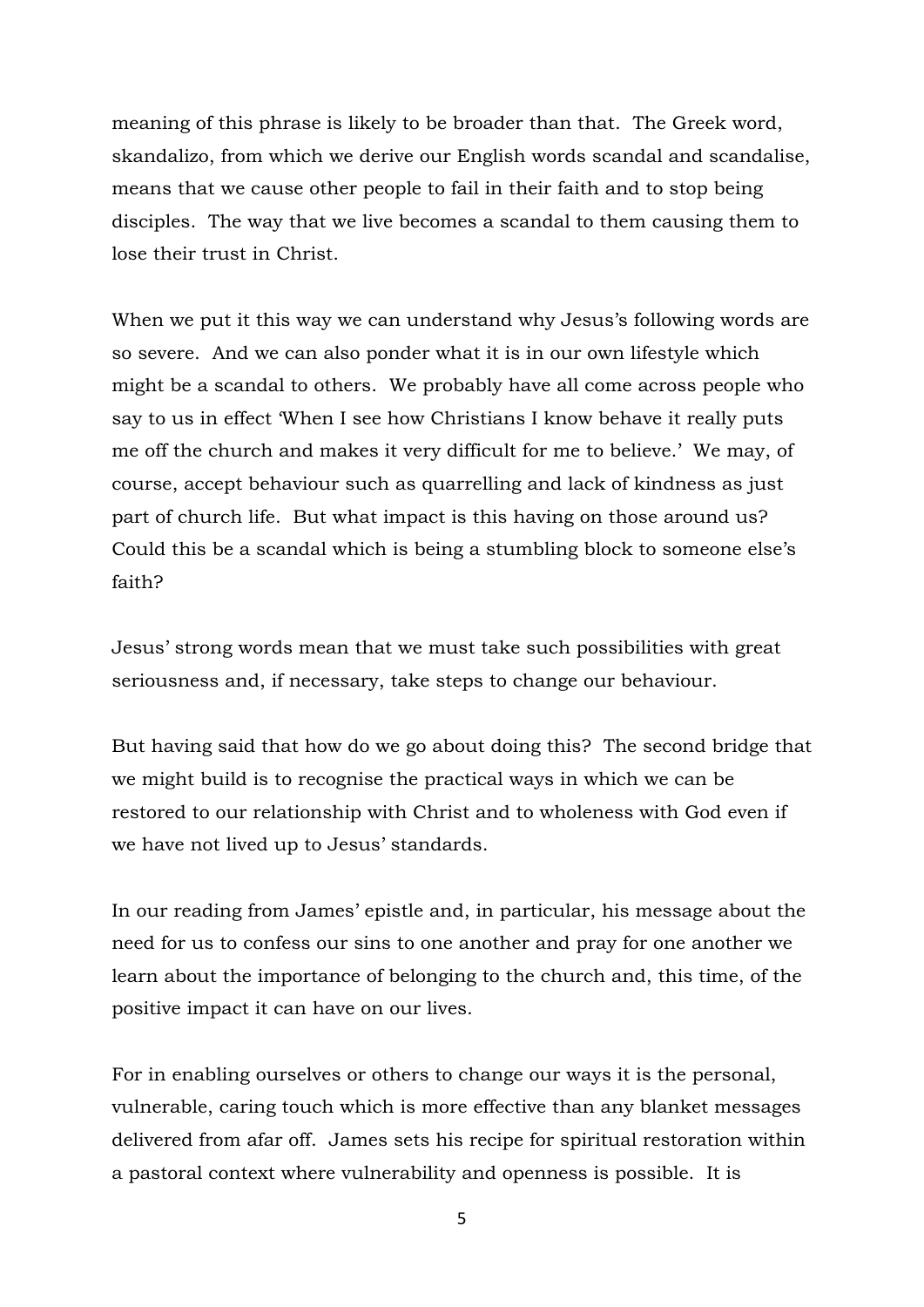assumed that everyone will have something to confess and in this sense everyone is in the same boat. And it is also assumed that prayer is effective in terms of healing and restoration. So this is a message of hope. All is not lost even if we have strayed from Christ.

And so James reminds us that we need each other. We must be on our guard against the dangers of becoming isolated as Christians. As we belong to one another in the church so if any of us wanders from the truth there are others who will, like the shepherd in Jesus' parable who carries the lost sheep back on his shoulders, search for that person and bring them back into the security of the fold. By doing so we '*save the sinner's soul from death' and 'cover a multitude of sins'.* 

We probably all choose from time to time to select one side of Jesus at the expense of the other. Sometimes we can be guilty of the intolerance and judgementalism of John. But at others we can be guilty of not taking seriously enough the ways in which our lifestyle can be a stumbling block to the faith of others.

However, we need to respond to and accept both sides of Jesus. As James reminds us one of the best ways in which we can do this is to foster and be part of a church family which is vulnerable enough for us to confess sins to one another and in which we can restore one another when any of us has strayed.

*Tristram*

### **Points for Prayers**

- To foster a church culture which enables vulnerability and spiritual restoration
- COVID plans for winter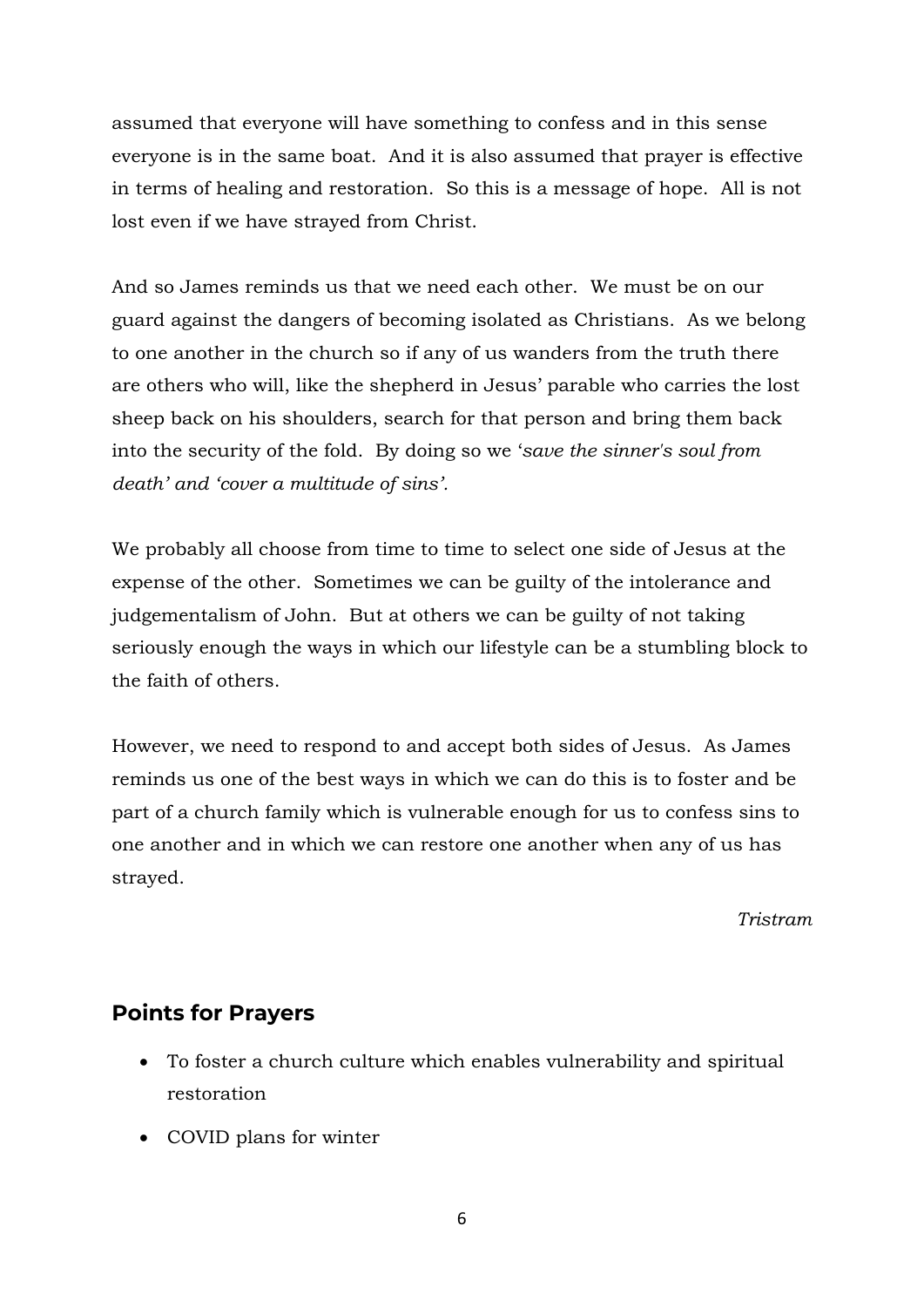- Continued thanksgiving for the care, skill and courage of NHS workers and all others who work to contain the spread of the pandemic and to be agents of healing
- Response to fuel shortages
- Those whom we know who are facing illnesses of all kinds and have recently been bereaved
- For weddings and christenings planned for the autumn
- Bishop Ruth and the rest of the Diocesan staff as they take on additional responsibility in this vacancy in See
- For the choice of a new Bishop, someone who shares God's heart for this Diocese
- Thanksgiving for the return of North Cadbury Church School and other local schools after the summer holidays
- For Elliscombe House in Higher Holton as it prepares for reopening in the near future
- Prayers for those affected economically by the lockdown, for businesses and those who have become unemployed
- Prayers and thanksgiving for contributions to the foodbanks and for those helping to take these to the foodbanks.

#### **Hymn**

A hymn which picks up on the first part of our gospel reading concerning the breadth of Jesus' love is 'There is a wideness in God's mercy'.

## **Services for the next two weeks**

|                                           | Sunday 26 <sup>th</sup> September 9.30 am Communion, South Cadbury |
|-------------------------------------------|--------------------------------------------------------------------|
| Sunday 26 <sup>th</sup> September 9.30 am | Harvest Matins, Compton Pauncefoot                                 |
| Sunday 26 <sup>th</sup> September 9.30 am | Harvest Matins, Blackford                                          |